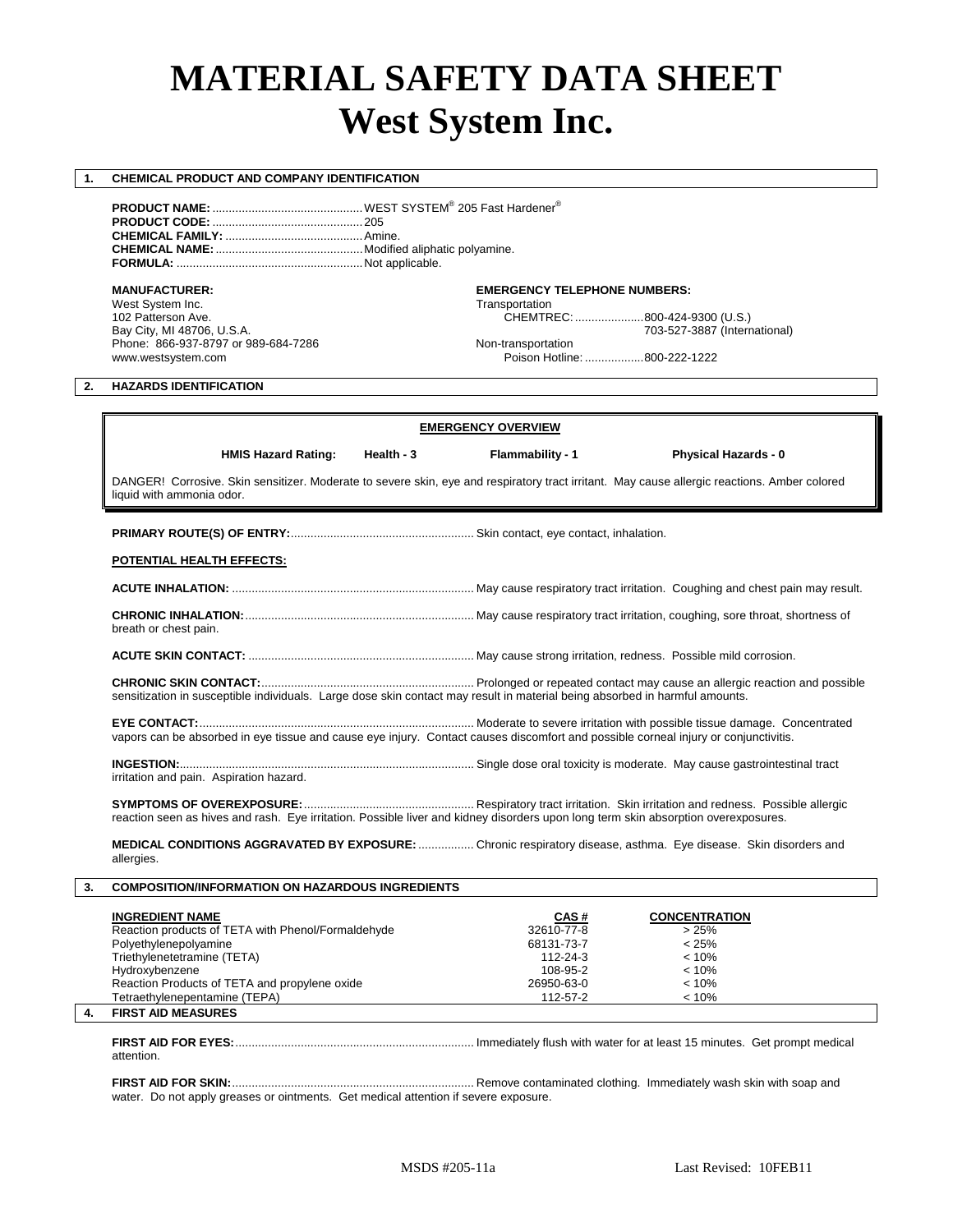# **FIRST AID FOR INHALATION:**............................................................. Move to fresh air and consult physician if effects occur.

**FIRST AID FOR INGESTION:**............................................................... Give conscious person at least 2 glasses of water. Do not induce vomiting. Aspiration hazard. If vomiting should occur spontaneously, keep airway clear. Get medical attention.

# **5. FIRE FIGHTING MEASURES**

# **FLASH POINT:**...................................................................................... >270°F (PMCC)

**EXTINGUISHING MEDIA:**..................................................................... Dry chemical, alcohol foam. carbon dioxide (CO2), dry sand, limestone powder.

**FIRE AND EXPLOSION HAZARDS:** .................................................... During a fire, smoke may contain the original materials in addition to combustion products of varying composition which may be toxic and/or irritating. Combustion products may include, but are not limited to: oxides of nitrogen, carbon monoxide, carbon dioxide, volatile amines, ammonia, nitric acid, nitrosamines. When mixed with sawdust, wood chips, or other cellulosic material, spontaneous combustion can occur under certain conditions. If hardener is spilled into or mixed with sawdust, heat is generated as the air oxidizes the amine. If the heat is not dissipated quickly enough, it can ignite the sawdust.

**SPECIAL FIRE FIGHTING PROCEDURES:**......................................... Use full-body protective gear and a self-contained breathing apparatus. Use of water may generate toxic aqueous solutions. Do not allow water run-off from fighting fire to enter drains or other water courses.

# **6. ACCIDENTAL RELEASE MEASURES**

**SPILL OR LEAK PROCEDURES:**........................................................ Stop leak without additional risk. Wear proper personal protective equipment. Dike and contain spill. Ventilate area. Large spill - dike and pump into appropriate container for recovery. Small spill - recover or use inert, non-combustible absorbent material (*e.g.*, sand, clay) and shovel into suitable container. Do not use sawdust, wood chips or other cellulosic materials to absorb the spill, as the possibility for spontaneous combustion exists. Wash spill residue with warm, soapy water if necessary.

### **7. HANDLING AND STORAGE**

**STORAGE TEMPERATURE (min./max.):**............................................ 40°F (4°C) / 90°F (32°C).

**STORAGE:**............................................................................................ Store in cool, dry place away from high temperatures and moisture. Keep container tightly closed.

**HANDLING PRECAUTIONS:**................................................................ Use with adequate ventilation. Do not breath vapors or mists from heated material. Avoid exposure to concentrated vapors. Avoid skin contact. Wash thoroughly after handling. When mixed with epoxy resin this product causes an exothermic reaction, which in large masses, can produce enough heat to damage or ignite surrounding materials and emit fumes and vapors that vary widely in composition and toxicity.

# **8. EXPOSURE CONTROLS/PERSONAL PROTECTION**

**EYE PROTECTION GUIDELINES:**....................................................... Chemical splash-proof goggles or face shield.

**SKIN PROTECTION GUIDELINES:**...................................................... Wear liquid-proof, chemical resistant gloves (nitrile-butyl rubber, neoprene, butyl rubber or natural rubber) and full body-covering clothing.

**RESPIRATORY/VENTILATION GUIDELINES:** .................................... Use with adequate general and local exhaust ventilation to meet exposure limits. In poorly ventilated areas, use a NIOSH/MSHA approved respirator with an organic vapor cartridge.

Note: West System, Inc. has conducted an air sampling study using this product or similarly formulated products. The results indicate that the components sampled for (phenol, formaldehyde and amines) were either so low that they were not detected at all or they were well below OSHA's permissible exposure levels.

**ADDITIONAL PROTECTIVE MEASURES:**........................................... Use where there is immediate access to safety shower and emergency eye wash. Wash thoroughly after use. Contact lens should not be worn when working with this material. Generally speaking, working cleanly and following basic precautionary measures will greatly minimize the potential for harmful exposure to this product under normal use conditions.

**OCCUPATIONAL EXPOSURE LIMITS:** ............................................... Not established for product as whole. Refer to OSHA's Permissible Exposure Level (PEL) or the ACGIH Guidelines for information on specific ingredients.

# **9. PHYSICAL AND CHEMICAL PROPERTIES**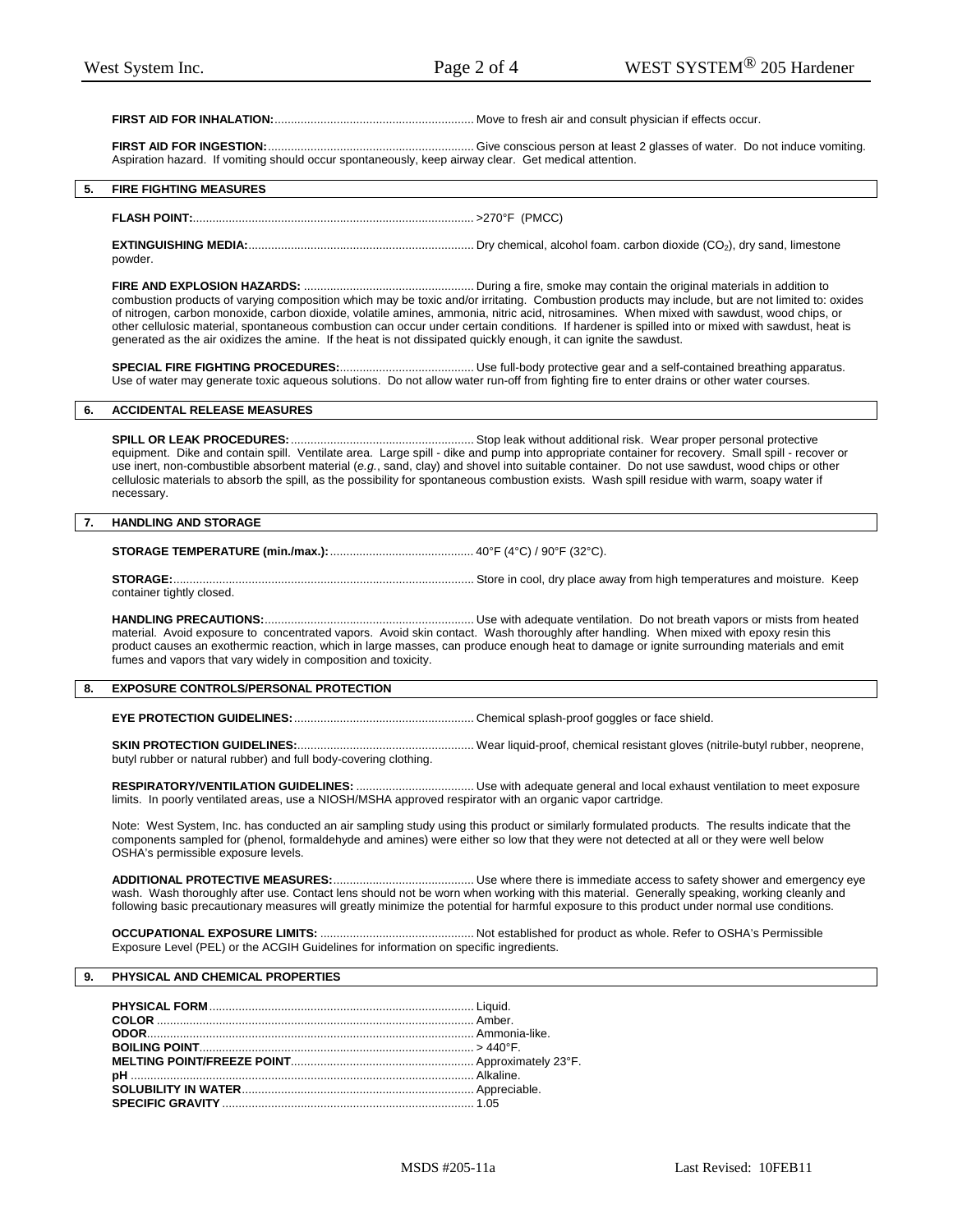|                                                     | epoxy resin and hardener. 105 Resin and 205 Hardener, mixed together at 5:1 by weight, has a density of 1137 g/L (9.49 lbs/gal). The combined |
|-----------------------------------------------------|-----------------------------------------------------------------------------------------------------------------------------------------------|
| VOC content for 105/205 is 7.91 q/L (0.07 lbs/gal). |                                                                                                                                               |

# **10. STABILITY AND REACTIVITY**

**STABILITY:**........................................................................................... Stable.

**HAZARDOUS POLYMERIZATION:**...................................................... Will not occur.

**INCOMPATIBILITIES:**........................................................................... Avoid excessive heat. Avoid acids, oxidizing materials, halogenated organic compounds (*e.g.*, methylene chloride). External heating or self-heating could result in rapid temperature increase and serious hazard. If such a reaction were to take place in a waste drum, the drum could expand and rupture violently.

**DECOMPOSITION PRODUCTS:**.......................................................... Very toxic fumes and gases when burned or otherwise heated to decomposition. Decomposition products may include, but not liminted to: oxides of nitrogen, volatile amines, ammonia, nitric acid, nitrosamines.

# **11. TOXICOLOGICAL INFORMATION**

No specific oral, inhalation or dermal toxicology data is known for this product.

Adsorption of phenolic solutions through the skin may be very rapid and can cause death. Lesser exposures can cause damage to the kidney, liver, pancreas and spleen; and cause edema of the lungs. Chronic exposures can cause death from liver and kidney damage.

### **CARCINOGENICITY:**

| NTP |  |
|-----|--|
|     |  |
|     |  |

No ingredient of this product present at levels greater than or equal to 0.1% is identified as a carcinogen or potential carcinogen by OSHA, NTP or IARC.

# **12. ECOLOGICAL INFORMATION**

Wastes from this product may present long term environmental hazards. Do not allow into sewers, on the ground or in any body of water.

Hydroxybenzene (phenol) (CAS # 108-95-2) biodegradability = 99.5% at 7 days.

### **13. DISPOSAL CONSIDERATIONS**

**WASTE DISPOSAL METHOD:**............................................................. Evaluation of this product using RCRA criteria shows that it is not a hazardous waste, either by listing or characteristics, in its purchased form. It is the responsibility of the user to determine proper disposal methods.

Incinerate, recycle (fuel blending) or reclaim may be preferred methods when conducted in accordance with federal, state and local regulations.

# **14. TRANSPORTATION INFORMATION**

**DOT** 

| <b>IATA</b> |  |
|-------------|--|
|             |  |
|             |  |
|             |  |
|             |  |

# **15. REGULATORY INFORMATION**

**OSHA STATUS:**.................................................................................... Corrosive; possible sensitizer.